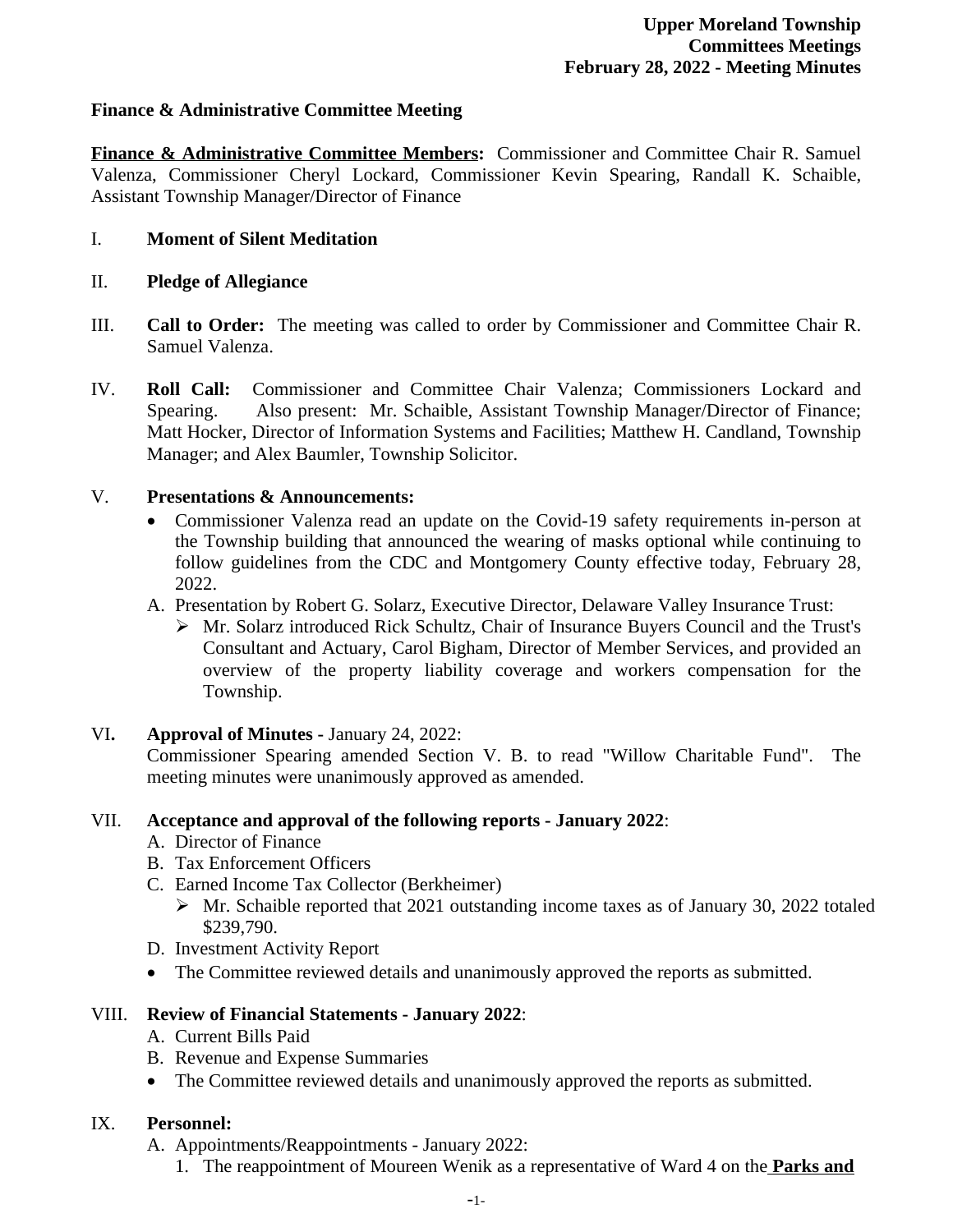**Recreation Advisory Council** and serve a new two-year term that will expire on February 3, 2024.

- 2. The appointment of James Morrison to fill the Voting vacancy on the **Environmental Advisory Council** left by John Massucci and serve a new three-year term to expire on January 4, 2025.
- 3. The appointment of Ray Fox, Jr. to fill the Alternate vacancy on the **Zoning Hearing Board** left by Donald Warner and serve the remainder of the current three-year term that will expire on December 31, 2023.
- The Committee recommends the Board of Commissioners take action on the above appointments and reappointment at the March 7, 2022 Regular Meeting.
- A. Vacancy(ies):
	- 1. On the **Advisory Planning Agency** to fill the Ward 2 vacancy left by Denis Hurley and complete the remainder of the current two-year term that will expire on June 1, 2022.
	- 2. On the **Historical Commission** to fill the At-Large vacancy left by Michelle Young and serve a new three-year term that will expire on December 31, 2024.
	- 3. On the **Historical Commission** to fill the Realtor vacancy left by Robert Mathers and complete the remainder of the current term that will expire on December 31, 2023.
	- 4. On the **Historical Commission** to fill an alternate position vacancy left by Renee Anderley and complete the remainder of the current term that will expire on December 31, 2024.
	- 5. On the **Historical Commission** to fill an alternate position vacancy left by Michael Lovecchio and complete the remainder of the current term that will expire on December 31, 2024.
	- 6. On the **Human Relations Commission** to fill the Voting vacancy left by Wesley Moy and complete the current term that will expire on December 31, 2024.
	- 7. On the **Parks and Recreation Advisory Council** to fill the Ward 2 vacancy left by John Knauss and complete the remainder of the current term that will expire on August 4, 2022.
	- 8. On the **Police and Fire Civil Service Commission** to fill an Alternate vacancy left by Jack Dunleavy, Sr. and complete the remainder of the current six-year term that will expire on August 7, 2023.
	- 9. On the **Uniform Construction Code Local Appeals Board** to fill the Electrical Engineer Professional vacancy left by Thomas McLaughlin and complete the remainder of the current term that will expire on August 5, 2025.

## X. **Other Items:**

A. Comcast Cable Television Franchise Renewal:

- $\triangleright$  Mr. Candland discussed the franchise agreement renewal for the Township.
- The Committee recommends the Board of Commissioners take action at the March 7, 2022 Regular Meeting.

# VI. **Old Business:**

A. American Recovery Act – Proposed Funding Allocation:

- $\triangleright$  The Committee held a discussion on the list of project categories available for funding. Montgomery County has \$160M funds available and the deadline to receive project requests is April 30, 2022.
- Commissioner Prousi suggested removing items already budgeted by the Township and investing in State resources to provide i.e. Broadband access for the community, and public infrastructure improvements.